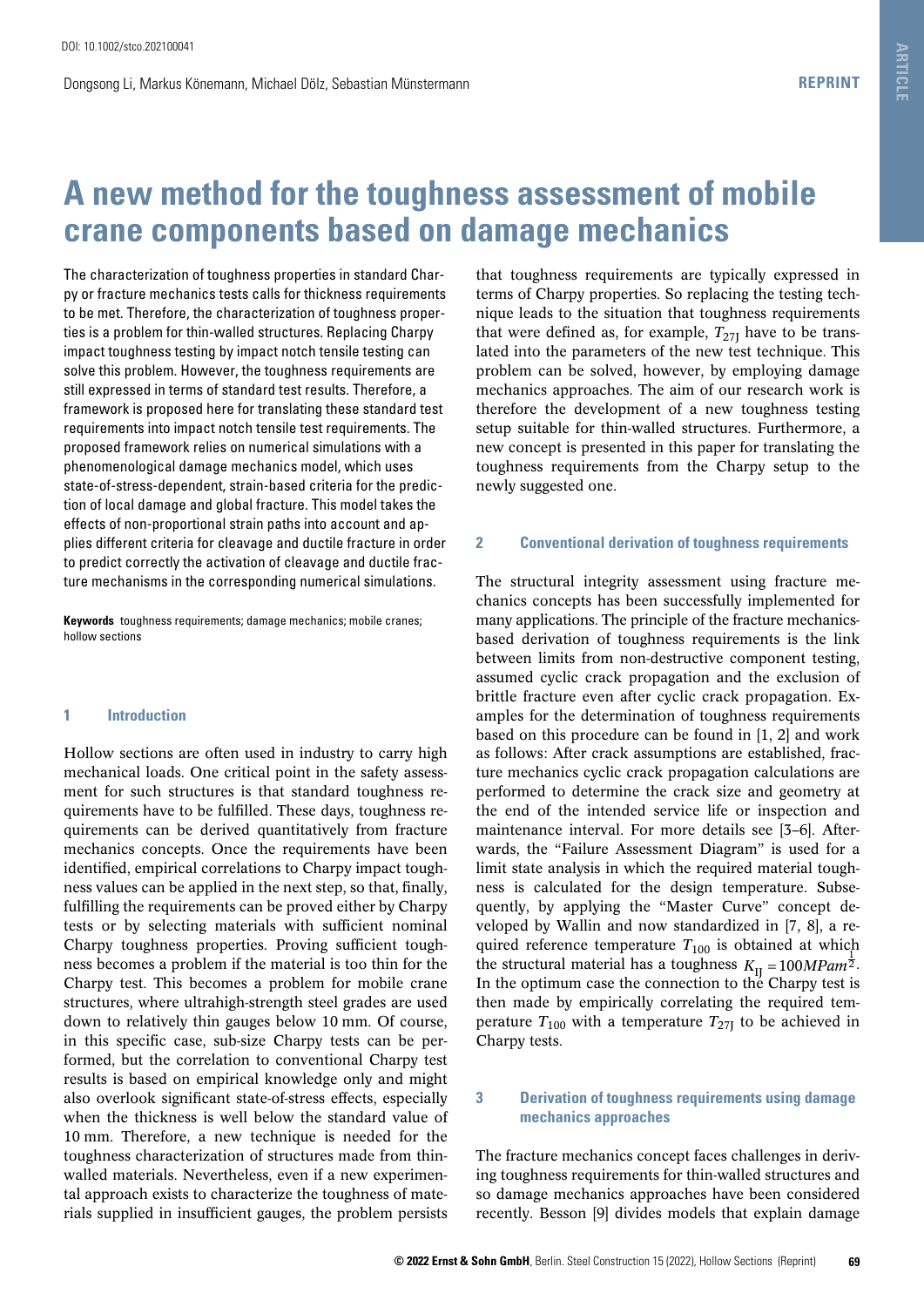in a volumetric sense into two categories: coupled and uncoupled methods. Coupled models connect damage evolution to material flow behaviour, thus allowing damage-induced softening to be studied. Uncoupled techniques merely give fracture criteria. Similarly, damage evolution then has little effect on flow behaviour. The physical interpretation of damage allows for further subdivision of the coupled ductile damage mechanics models [10]. Micromechanical or porous plasticity models explain their damage development law in terms of void volume fractions, which are also incorporated into their yield potentials. The most common micromechanical technique is based on the Gurson-Tvergaard-Needleman (GTN) model [11–14]. However, there are also coupled ductile damage mechanics models that are constituted by phenomenological approaches. Their damage evolution equations are often based on the essential conditions for damage and fracture, which are stated as a weighted function of the equivalent plastic strain. Both experimental and computational research has revealed that stress triaxiality and Lode angle – two different variables that can be derived from the invariants of the stress tensor and the stress deviator – have a significant impact on the critical equivalent plastic strain to fracture, which is, by nature, a local parameter. One example is the Johnson-Cook model [15]. In this model the yield potential and the critical strain to ductile fracture are all affected by strain rate and temperature. However, according to the research of Bai and Wierzbicki, stress triaxiality and Lode angle should be taken into account to define the equivalent strain to ductile fracture [16]. The modified Bai-Wierzbicki model (MBW model) in its most recent formulation [17–20] derives the possible activation of the cleavage or ductile fracture mechanism based on local stress variables, where both stress- and strain-based criteria are used. To quantify these local parameters, the model is embedded in a numerical stress analysis based on FEM. A significant advantage of this local concept is the possibility for the quantitative evaluation of the existing stress state at any point in the structure due to the consideration of stress triaxiality and Lode angle.

### **4 Damage mechanics simulations**

## **4.1 Modified Bai-Wierzbicki model**

Both the Charpy test and the impact notch tensile test that will be suggested in section 5 of this article are subjected to the influences of stress state, temperature, strain rate and damage. All these influences have an effect on the material properties and failure behaviour. However, none of these influences are considered in the frequently used von Mises plasticity model. This leads to discrepancies between experimental and simulated test results. For this reason, an optimized yield potential was proposed by Bai and Wierzbicki, which includes the influences of the third invariant of the stress deviator  $J_3$ . Eq. (1) shows the formulation of this yield potential. First of all, it is noticeable that a comparison is still made with the von Mises

equivalent stress  $\sigma_{e}$ . However, the yield stress  $\sigma_{vld}$  presented in Eq. (2) is now subjected to the influences of stress triaxiality and Lode angle. These two quantities are used to characterize the stress state in the deviatoric plane.

$$
\Phi = \sigma_{\rm e} - \sigma_{\rm yld} \le 0 \tag{1}
$$

$$
\sigma_{\text{yld}} = \overline{\sigma} \left( \overline{\varepsilon}^{\text{pl}} \right) \left[ 1 - c_{\eta} \left( \eta - \eta_0 \right) \right] \begin{bmatrix} c_{\theta}^{\text{s}} + \left( c_{\theta}^{\text{t}} - c_{\theta}^{\text{c}} \right) \\ \left( \gamma - \frac{\gamma^{m+1}}{m+1} \right) \end{bmatrix}
$$
 (2)

Here, all *c* parameters as well as *m* are material constants, and  $\overline{\sigma}(\overline{\epsilon}^{\text{pl}})$  is the material's flow curve determined in reference tests with quasi-static boundary conditions [17]. The model can be used for both heavy plates and sheet metals, which is of particular importance for the investigations carried out here, where values are obtained from both round and flat specimens. Obviously, Bai and Wierzbicki have proposed a phenomenological model, which can be extended by including further influencing variables due to its mathematical flexibility. Here, additional terms are multiplicatively added to the yield stress, which allows thermal softening and strain rate hardening to be considered. Eq. (3) summarizes these influences on the yield stress. It is shown that all effects are multiplied by the basic yield curve description [18].

$$
\sigma_{\text{yld}} = \overline{\sigma} \left( \overline{\varepsilon}^{\text{pl}} \right) * f \left( \eta, \overline{\theta} \right) * f \left( \overline{\tau} \right) * f \left( \dot{\varepsilon} \right) \tag{3}
$$

Thermal softening is described by the function *f*(*T*) provided in Eq. (4). As the temperature increases, so this causes the yield stress to decrease. Likewise, dynamic strain hardening is expressed by a logarithmic function (Eq. (5)). In the simulation of complex loading conditions, an influence of all effects is to be expected [17].

$$
f(T) = c_1^{\mathrm{T}} * e^{-c_2^{\mathrm{T}} * \mathrm{T}} + c_3^{\mathrm{T}} \tag{4}
$$

$$
f(\dot{\varepsilon}) = c_1^{\dot{\varepsilon}} * \ln \left( \dot{\varepsilon}^{\text{pl}} \right) + c_2^{\dot{\varepsilon}} \tag{5}
$$

A pure plasticity model is not sufficient for simulating the tests introduced here. For this reason, a coupled damage mechanics model is used which, in addition to ductile damage, also allows the prediction of a cleavage fracture event. For this purpose, a damage variable is added to the yield potential introduced in Eq. (1). This yield potential is presented in Eq. (6).

$$
\Phi = \sigma_{\rm e} - \sigma_{\rm yld} \left( 1 - D \right) \le 0 \tag{6}
$$

The (1–*D*) term, which makes use of the damage variable *D*, is used to consider damage-induced softening effects. Consequently, damage evolution laws have to be provided. For this purpose, the model applies strain-based and stress-state-dependent criteria that distinguish between damage initiation and fracture. The framework was first described in [18] as a relatively simple approach for ductile fracture, but continuous developments over the last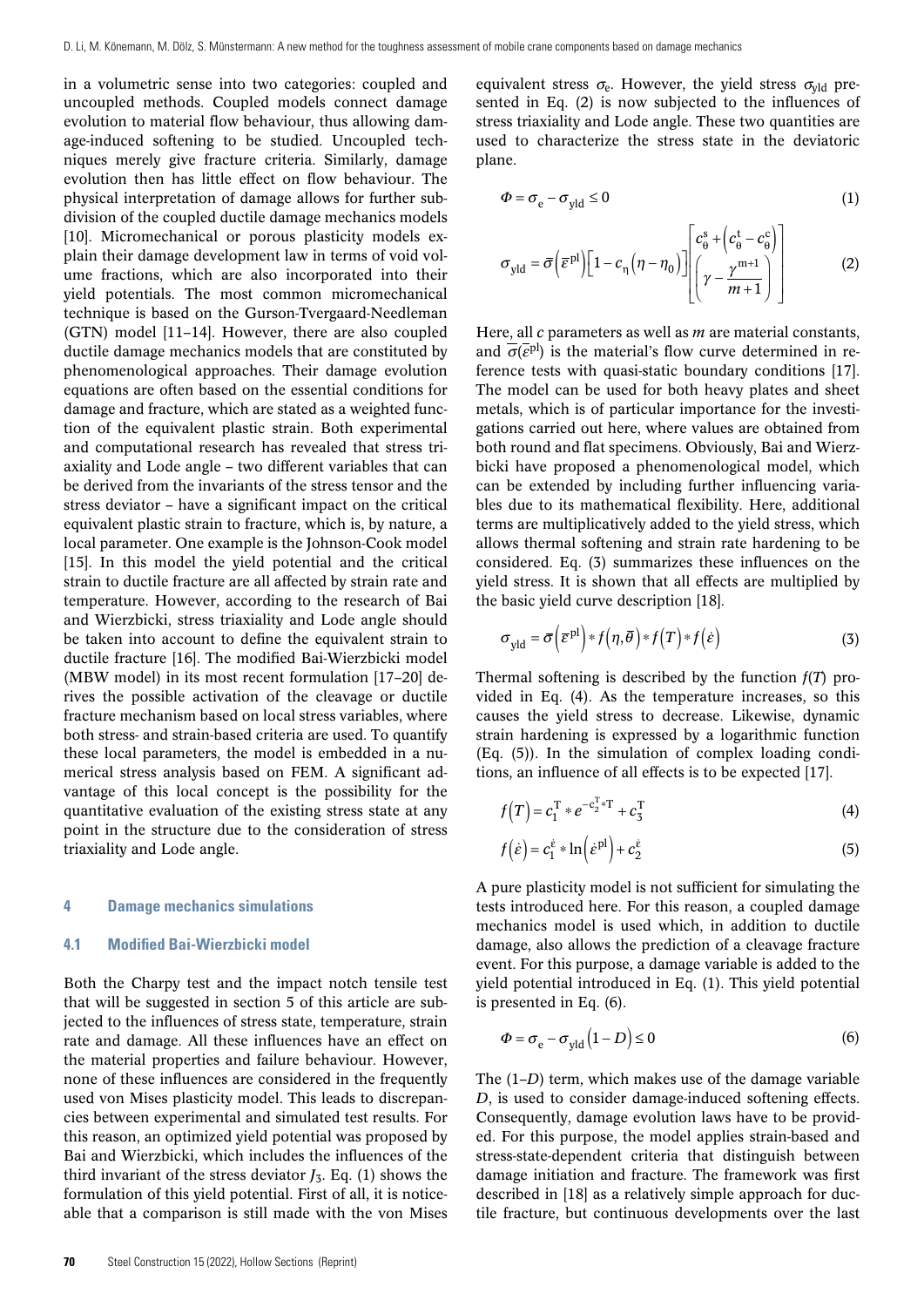eight years have resulted in a far more complex model formulation that allows features such as non-proportional strain paths or the concurrence between cleavage and ductile fracture mechanisms to be considered. The most recent model release for ductile fracture [19, 20] is therefore briefly described in the following. By relying on the invariants of the stress tensor  $(I_1, I_2, I_3)$  and the deviatoric stress tensor  $(J_1, J_2, J_3)$ , it uses the stress triaxiality  $\eta$ (Eq. (7)) and the Lode angle parameter  $\theta$  (Eqs. (8), (9)) to address the local state of stress:

$$
\eta = \frac{I_1}{\sqrt{27 I_2}}\tag{7}
$$

$$
\theta = \frac{1}{3} \cos^{-1} \left( \sqrt{\frac{27}{4}} \cdot J_3 \cdot J_2^{-\frac{3}{2}} \right)
$$
 (8)

$$
\overline{\theta} = 1 - 6\theta/\pi \tag{9}
$$

In the model, it is assumed that under proportional strain paths, damage initiation is triggered when a critical equivalent plastic strain, known as the "damage initiation strain", has been reached. Since this critical value depends on the state of stress, it is expressed as the "damage initiation locus" (DIL), providing damage initiation strains  $\bar{\varepsilon}_{ddi}^{p}(\eta,\bar{\theta})$  as a function of stress triaxiality and Lode angle parameter (Eq. (10)):

$$
\overline{\varepsilon}_{\text{ddi}}^{\text{p}}\left(\eta,\overline{\theta}\right) = \begin{pmatrix} D_1 \exp\left(-D_2\eta\right) - \\ D_3 \exp\left(-D_4\eta\right) \end{pmatrix} \cdot \overline{\theta}^2 + D_3 \exp\left(-D_4\eta\right) (10)
$$

In order to allow model predictions for non-proportional strain paths as well, the model makes use of an indicator for ductile damage initiation  $I_{ddi}$ . It ranges between 0 and 1, with 1 indicating the damage initiation event. The value of  $I_{ddi}$  (Eq. (11)) is calculated by integrating over the strain history according to the following approach:

$$
I_{\text{ddi}} = \int_{0}^{\overline{\varepsilon}^{\mathbf{p}}} \frac{1}{\overline{\varepsilon_{\text{ddi}}^{\mathbf{p}}} \left( \eta_{\text{average}}, \overline{\theta}_{\text{average}} \right)} d\overline{\varepsilon}^{\mathbf{p}} \tag{11}
$$

The evolution of damage (or, more precisely, the rate of the damage variable  $\dot{D}$ ) is afterwards described based on the understanding that a material point dissipates a characteristic amount of energy *G*f (another material constant) between damage initiation and fracture. This is expressed in Eq. (12):

$$
\dot{D} = \frac{\bar{\sigma}_{\text{ddi}}}{G_{\text{f}}} \dot{\vec{\epsilon}}^{\text{p}} \tag{12}
$$

Finally, element deletion is applied when the equivalent plastic strain to fracture has been reached. Again, this is expressed based on an indicator concept relying on the stress-state-dependent "ductile fracture locus" (DFL), which is  $\bar{\epsilon}_{df}^{p}(\bar{\eta}_{average}, \bar{\theta}_{average})$  in Eq. (13), thus considering non-proportional strain paths:

$$
I_{\rm df} = \int_{\overline{\varepsilon}_{\rm dd}^{\rm p}}^{\overline{\varepsilon}^{\rm p}} \frac{1}{\overline{\varepsilon}_{\rm dd}^{\rm p} \left( \eta_{\rm average}, \overline{\theta}_{\rm average} \right)} d\overline{\varepsilon}^{\rm p} \tag{13}
$$

Other indicators are used to check whether a material point will not undergo ductile damage, but cleavage fracture instead [21, 22]. In general, the cleavage fracture part of the model assumes that cleavage fracture is a two-step process, with microdefect creation being step 1 and instable crack propagation step 2. The criterion for microdefect initiation is the strain-based, stress-state-dependent "microdefect initiation locus"  $\bar{\epsilon}_{\text{mdi}}^{\text{p}}(\eta, \bar{\theta})$ . This is expressed in Eq. (14):

$$
\overline{\varepsilon}_{\text{mid}}^{\text{p}}\left(\eta,\overline{\theta}\right) = \begin{pmatrix} F_1 \exp\left(-F_2\eta\right) - \\ F_3 \exp\left(-F_4\eta\right) \end{pmatrix} \cdot \overline{\theta}^2 + F_3 \exp\left(-F_4\eta\right) \quad (14)
$$

Once this criterion has been fulfilled, the instable crack propagation for the special case of proportional strain paths is predicted by relying on the technical cleavage fracture stress  $\sigma_c$ . For the general case of non-proportional strain paths, the criterion is as follows in Eq. (15):

$$
I_{\text{mdi}} = \int_{0}^{\overline{\varepsilon}^{\text{p}}} \frac{1}{\overline{\varepsilon}_{\text{mdi}}^{\text{p}}} \left( \eta_{\text{average}}, \overline{\theta}_{\text{average}} \right) d\overline{\varepsilon}^{\text{p}} \tag{15}
$$

All these different indicators are finally merged into the following damage evolution law in Eq. (16):

$$
D = \begin{cases} 0 & I_{\text{mid}} < 1 \\ 0 & I_{\text{mid}} \ge 1, I_{\text{ddi}} < 1 \land \sigma_1 < \sigma_c \\ 1 & I_{\text{mid}} \ge 1, I_{\text{ddi}} < 1 \land \sigma_1 \ge \sigma_c \\ 0 & I_{\text{ddi}} < 1 \\ D_{\text{cr}} \cdot I_{\text{df}} & I_{\text{ddi}} \ge 1 \land I_{\text{df}} < 1 \\ 1 & I_{\text{ddi}} \ge 1 \land I_{\text{df}} \ge 1 \end{cases}
$$
(16)

#### **5 New impact toughness test for thin samples**

A new measuring technique – the impact notch tensile test – is proposed for characterizing the impact toughness of a thin-walled material or thin-walled structure. A brief summary of how a conventional Charpy hammer had to be modified is given in the following.

A new hammer was installed in a Zwick pendulum impact tester (HIT50P), see Fig. 1. The maximum impact energy provided by this specific pendulum is 50 J. Furthermore, the specimen clamping mechanism had to be adjusted for this test procedure. A new yoke has been designed for use with relatively strong steel specimens, allowing friction and interlocked clamping of the sample. In addition, the sample container has been redesigned in such a way that the standard requirements for tempering samples can be fulfilled (in particular, the problem to be solved was that no more than 5 s may elapse between taking the samples out of the tempering system and the impact of the hammer). As a result, the sample holder is made up of two components that may be attached to the sample outside of the pendulum impact tester. The holder and sample are heated or cooled to the required test temperature, the sample placed in the pendulum impact tester and the test started immediately. A load cell in the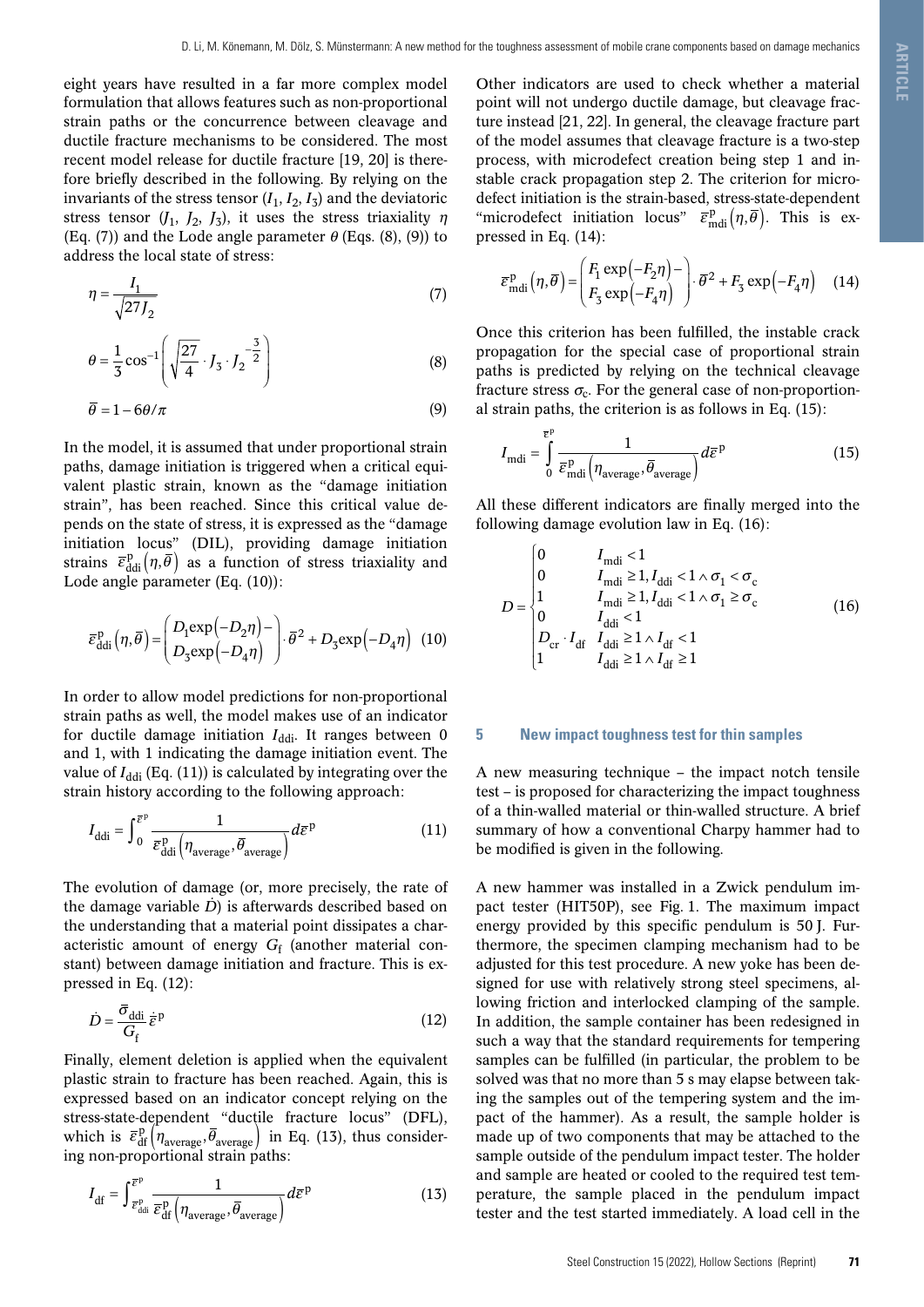

**Fig. 1** a) Impact pendulum with new hammer for tensile impact test, and b) clamping system with fixed specimen

area of the sample container is used to measure force. The force measurement is restricted to 10 kN due to the design of the machine. The deformation is recorded by an angle sensor situated in the centre of the pendulum.

Two buttons on the impact mechanism must be pressed to trigger the test. The hammer now drops and hits the specimen holder at a speed of 3800 mm/s, which is below the conventional hammer speed in 300 J Charpy hammers (5500 mm/s). The specimen is torn apart and the software is started. The sample is broken and an energy value is shown in the display. The software measures the force and displacement of the pendulum hammer during the test. The test itself takes only a few milliseconds, and only a few minutes are needed to prepare and clamp the specimen. About 10 to 20 minutes are needed to cool or heat the sample for different tempered samples. The test is therefore also suitable for checking the quality of the material during the production process.

# **6 Correlation between Charpy test and impact notch tensile test**

Since the toughness requirements are defined by the transition curve of the Charpy test, a correlation has to be made between the results from the Charpy test and the impact notch tensile test. Owing to the very different sample geometries of the Charpy test and the impact notch tensile test, a direct comparison of the transition curve is not feasible, because the stress triaxiality of these two samples differs significantly. In Fig. 2, triaxiality is plotted over the distance to the notch ground, revealing pronounced differences between the two geometries. These results are based on numerical simulations with the MBW model and they are valid for the situation in which the maximum force has been achieved during the test.

The cross-section of the Charpy sample is significantly larger than that of the impact notch tensile test sample, meaning that a direct comparison of the impact energies is not reasonable. Instead, the normalized energy is need-



**Fig. 2** Triaxiality comparison between Charpy sample and standard impact tensile sample

ed for a direct comparison. The normalized energy  $a_{VH}$  is defined by the fraction of the energy at different temperatures *a* and the energy at the upper shelf  $a_H$  (Eq. (17)).

$$
a_{\text{VH}} = \frac{a}{a_{\text{H}}} * 100\% \tag{17}
$$

In order to compare Charpy test results with impact notch tensile test results, a material had to be tested which fulfils two requirements: i) the material thickness is sufficient for manufacturing impact notch tensile test samples and standard Charpy samples  $(> 10 \text{ mm})$ , ii) the maximum force during the impact notch tensile test remains below 10 kN. Both these requirements were fulfilled by a grade S355J2 structural steel, which was available in the stock of the authors' research institution. The material is 30 mm thick and has a ferritic-pearlitic microstructure. Its chemical composition is summarized in Tab. 1. Tensile tests were performed to characterize the material's strength properties, and Tab. 2 shows those properties.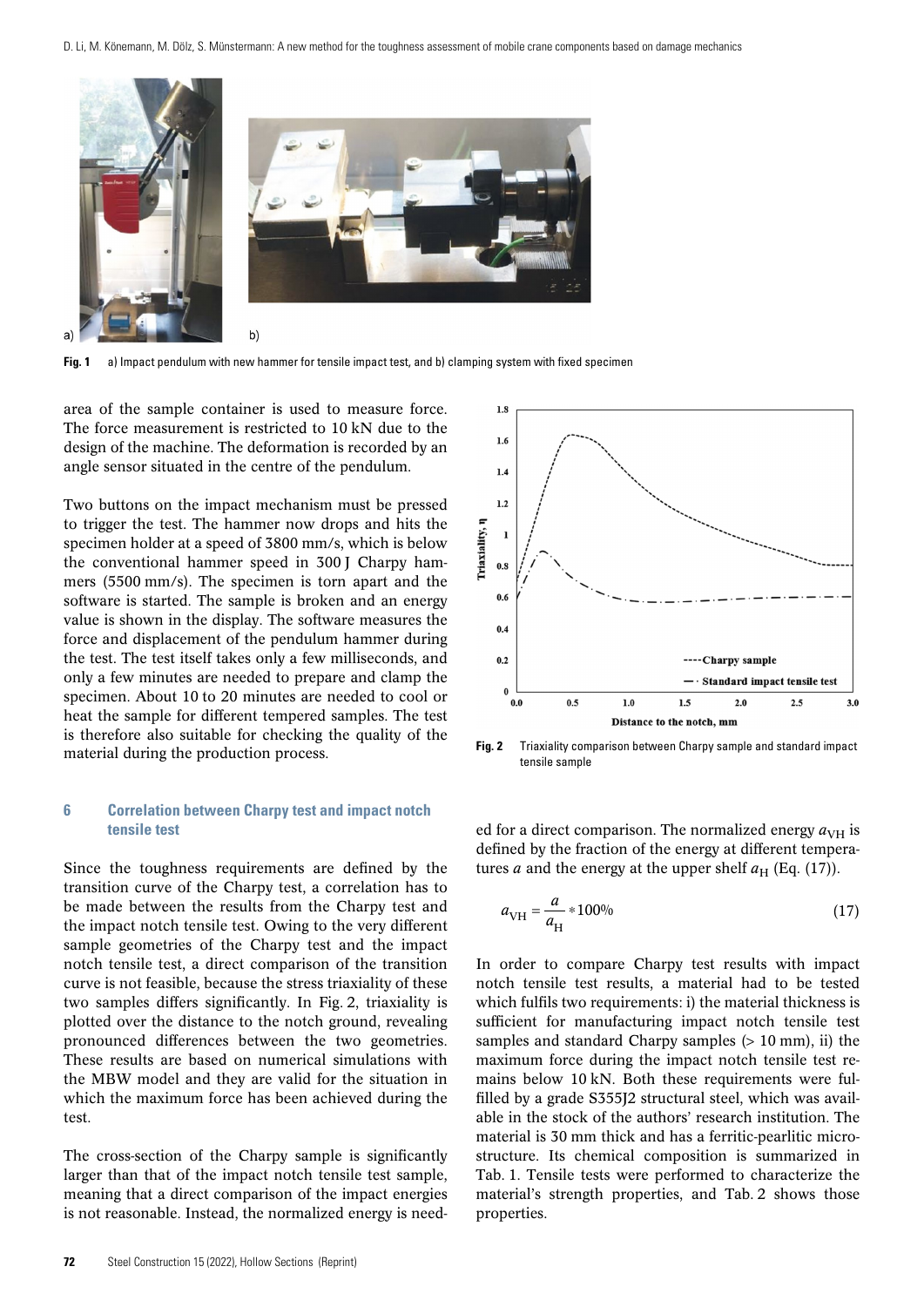**Tab. 1** Chemical composition of S355J2 steel, mass contents in%

| $\mathbf{C}$ | $Si$ $Si$ |  | Mn P S                                              | $\mathbf{C}$ r | Mo |
|--------------|-----------|--|-----------------------------------------------------|----------------|----|
|              |           |  | $0.143$ $0.49$ $1.42$ $0.012$ $0.001$ $0.04$ $0.01$ |                |    |
|              |           |  | Ni Al Co Cu Nb Ti V                                 |                |    |
|              |           |  | $0.03$ $0.037$ $0.01$ $0.03$ $0.03$ $0.01$ $0.01$   |                |    |

**Tab. 2** Strength properties of S355J2 steel

| $R_m$ [MPa] | $R_{p0.2}$ [MPa] | $A_{40}$ [%] |
|-------------|------------------|--------------|
| 526         | 365              | 35.9         |

**Tab. 3** Energy and normalized energy of Charpy test for grade S355 steel

| Temperature $\left[ \degree C \right]$ | Energy [J] | [%]    |
|----------------------------------------|------------|--------|
| 80                                     | 264.87     | 101.89 |
| 25                                     | 259.97     | 100.00 |
| 0                                      | 289.40     | 111.32 |
| 0                                      | 228.10     | 87.74  |
| $-20$                                  | 220.73     | 84.91  |
| $-40$                                  | 147.15     | 56.60  |
| $-40$                                  | 157.00     | 60.39  |
| $-60$                                  | 144.7      | 55.66  |
| $-80$                                  | 19.62      | 7.55   |
| $-100$                                 | 14.72      | 5.66   |
| $-120$                                 | 14.72      | 5.66   |
| $-196$                                 | 9.81       | 3.77   |

It is worth noting that this material selection is not really representative of the ultrahigh-strength steel used in mobile crane structures. Nevertheless, since the entire damage mechanics framework presented here is based on continuum mechanics, it can also be transferred to ultrahigh-strength steels. This holds particularly true because the physical mechanisms of ductile and cleavage fracture remain the same for both conventional structural steels and ultrahigh-strength steels. Tab. 3 shows the results of Charpy tests performed on a simple grade S355 structural steel . The results provided were afterwards normalized

**Tab. 4** MBW material parameters for S355

by relying on the upper shelf value  $a_H = 260$ J found at room temperature.

Afterwards, numerical simulations of impact notch tensile tests were performed in which the MBW model was applied. For this purpose, the MBW parameter set had to be calibrated. The conventional procedure for deriving these parameters has already been described in [18]. It is based on a curve-fitting approach that aims to achieve a good correlation between experiments and simulations for different sample geometries. It is important that the samples cover different characteristic stress states, which is typically achieved by precisely adjusting the sample geometries. Furthermore, temperatures have to be adjusted to make sure that parameters for both cleavage and ductile fracture can be identified. The experimental programme therefore covers tensile tests on notched dogbone samples, plane strain samples, shear samples and compression tests. All the notched samples cover different notch geometries. In addition, the entire programme is composed of experiments conducted at both room temperature (ductile fracture) and liquid nitrogen temperature (cleavage fracture).

For the material investigated, it turned out that a couple of simplifications were possible which reduced the number of parameters to be calibrated. Firstly, it was shown that an uncoupled description of ductile damage and fracture was possible because of late damage initiation and rapid damage evolution. This leads to the situation that  $\bar{\varepsilon}_{ddi}^{\mathrm{p}}\left(\eta_{\mathrm{average}},\bar{\theta}_{\mathrm{average}}\right) \cong \bar{\varepsilon}_{df}^{\mathrm{p}}\left(\eta_{\mathrm{average}},\bar{\theta}_{\mathrm{average}}\right)$ . Furthermore, it was observed that microdefects (tiny defects significantly smaller than the grain size, cavities at nonmetallic inclusions, broken particles) are already present in the material's microstructure, meaning that  $\bar{\varepsilon}^{\,\mathrm{p}}_{\,\mathrm{mid}}(\eta_{\mathrm{average}},\theta_{\mathrm{average}})=0. \text{ Obviously}, \; \bar{\varepsilon}^{\,\mathrm{p}}_{\,\mathrm{mid}}(\eta_{\mathrm{average}},\theta_{\mathrm{average}})$  $= 0$  is a conclusion that can be drawn for most structural steels containing usual amounts of impurities. On the other hand, a couple of modern steels, pipeline steels in particular, nowadays contain such small amounts of impurities that  $\bar{\epsilon}_{\text{mid}}^{\text{p}}(\eta_{\text{average}}, \theta_{\text{average}})$  is significantly larger than zero, which has very positive effects on the transition behaviours. The parameter set for the material investigated is summarized in Tab. 4.

Fig. 3 shows the dimensions of the standard geometry for the impact notch tensile test. These samples were modelled in Abaqus CAE. The tests were afterwards simulated

|                      |       |     | $c_{\eta}$ $c_{\frac{S}{\theta}}^{\delta}$ $c_{\frac{L}{\theta}}^{\delta}$ $c_{\frac{C}{\theta}}^{\delta}$ $m$ $D_1$ $D_2$ $D_3$ $D_4$ $G_f$                          |        |        |        |        |           |      | $D_{\rm crit}$ |
|----------------------|-------|-----|-----------------------------------------------------------------------------------------------------------------------------------------------------------------------|--------|--------|--------|--------|-----------|------|----------------|
| 0.34                 | 0.333 | 1.0 | 0.99                                                                                                                                                                  | 6.0    | 0.9    | 6.969  | 0.5815 | 4.646     | 7800 | 0.055          |
|                      |       |     | $c\frac{1}{T}$ $c\frac{2}{T}$ $c\frac{3}{T}$ $c\frac{1}{\dot{\epsilon}}$ $c\frac{2}{\dot{\epsilon}}$ $c\frac{3}{\dot{\epsilon}}$ $\sigma_f^*$ $F_1$ $F_2$ $F_3$ $F_4$ |        |        |        |        |           |      |                |
| 1.82                 | 0.01  | 0.9 | 0.0232                                                                                                                                                                | 1.1069 | 0.0006 | 1399.0 | 0.25   | 3.502 1.5 |      | 4.979          |
| $\sigma_{c}$<br>1500 |       |     |                                                                                                                                                                       |        |        |        |        |           |      |                |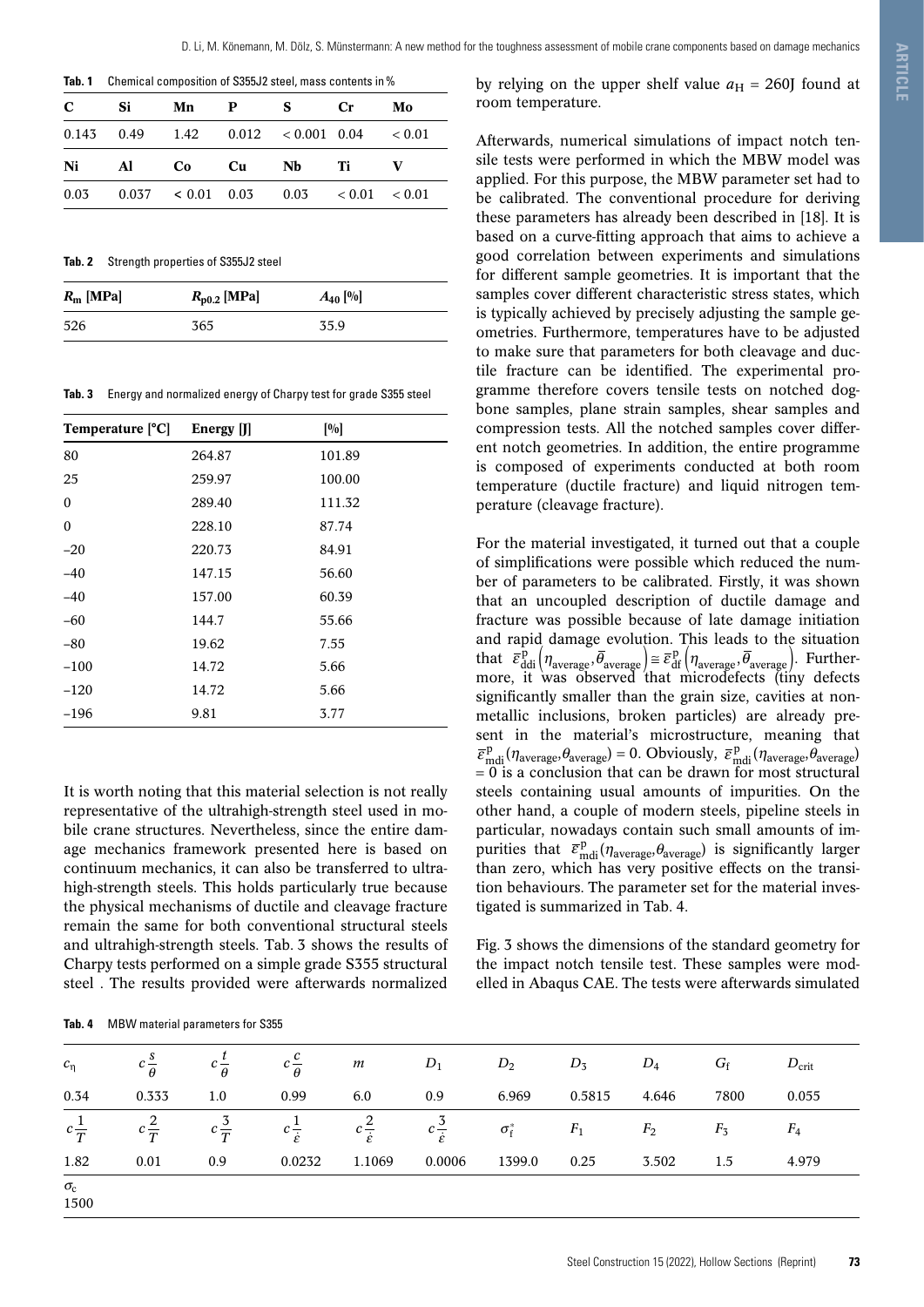

**Fig. 3** Standard geometry of impact notch tensile test specimen: a) overall view and b) detail view of notch, 1.5 mm material thickness

with a VUMAT implementation of the MBW model. In this simulation, all members of the pendulum were modelled as rigid solids, and the initial temperature was systematically adjusted in order to be able to predict transition curves from impact notch tensile tests.

The normalized transition curves from Charpy test and impact notch tensile test simulations are shown in Fig. 4. However, it can be seen that the transition curve of the impact notch tensile test does not show the classical Sform transition behaviour within the temperature range tested here. Instead, it can be seen that the energy is almost constant over the entire temperature range investigated. This is because the triaxiality in the impact notch tensile test is so moderate that pronounced strain hardening is needed before cleavage fracture can be activated.

For a better correlation, an optimized impact tensile sample should therefore be developed with a triaxiality similar to that of the Charpy sample. For this purpose, a study was carried out to establish the dependence between impact notch tensile test sample geometry and the local stress triaxiality at the centre of the sample. To better understand this procedure, the following vocabulary is used: i) the "standard impact notch tensile test sample" is the geometry presented in Fig. 4, and ii) the "optimized impact notch tensile test sample" contains a sharper notch, compared with the standard sample, in order to approach the stress triaxiality of the Charpy sample.

The comparison of triaxiality between the Charpy sample, the standard impact notch tensile sample and the optimized impact notch tensile test sample is shown in Fig. 5. Again, this comparison was made for the loading situation in which the maximum force was achieved. According to the result of the comparison of the stress triaxiality, the optimized sample reaches higher stress triaxialities; however, it can be seen that the triaxiality of the optimized impact notch tensile test sample still does not reach the



**Fig. 4** Normalized energy from experimental Charpy test and impact notch tensile test with the support of FE simulation



**Fig. 5** Triaxiality comparison between Charpy sample, standard impact tensile sample and optimized impact tensile sample

triaxiality of the Charpy sample. This is due to the following reasons: i) the thickness of the optimized impact tensile sample is still far different from the thickness of the Charpy sample, which therefore leads to the lower constraints in the transverse direction, and ii) bending stress is applied to the Charpy samples, whereas tensile stresses are applied to the notch impact tensile test samples. It is obviously impossible to achieve the same amount of stress triaxiality in both the impact notch tensile test and the Charpy test. Whether this discrepancy results in negligible or pronounced influences on the toughness test results will be explored in the following.

Besides the normalized scale of the energy, a new scale of temperature, the normalized temperature T<sub>normalized</sub> (Eq. (18)), has also been defined, as this makes it easier to compare the impact notch tensile test and the Charpy test. The temperature axis is determined by a fraction of the test temperature and the temperature at half the upper shelf impact energy  $0.5 * a_H$ . The transition curve can be calculated with the help of a tangent hyperbolic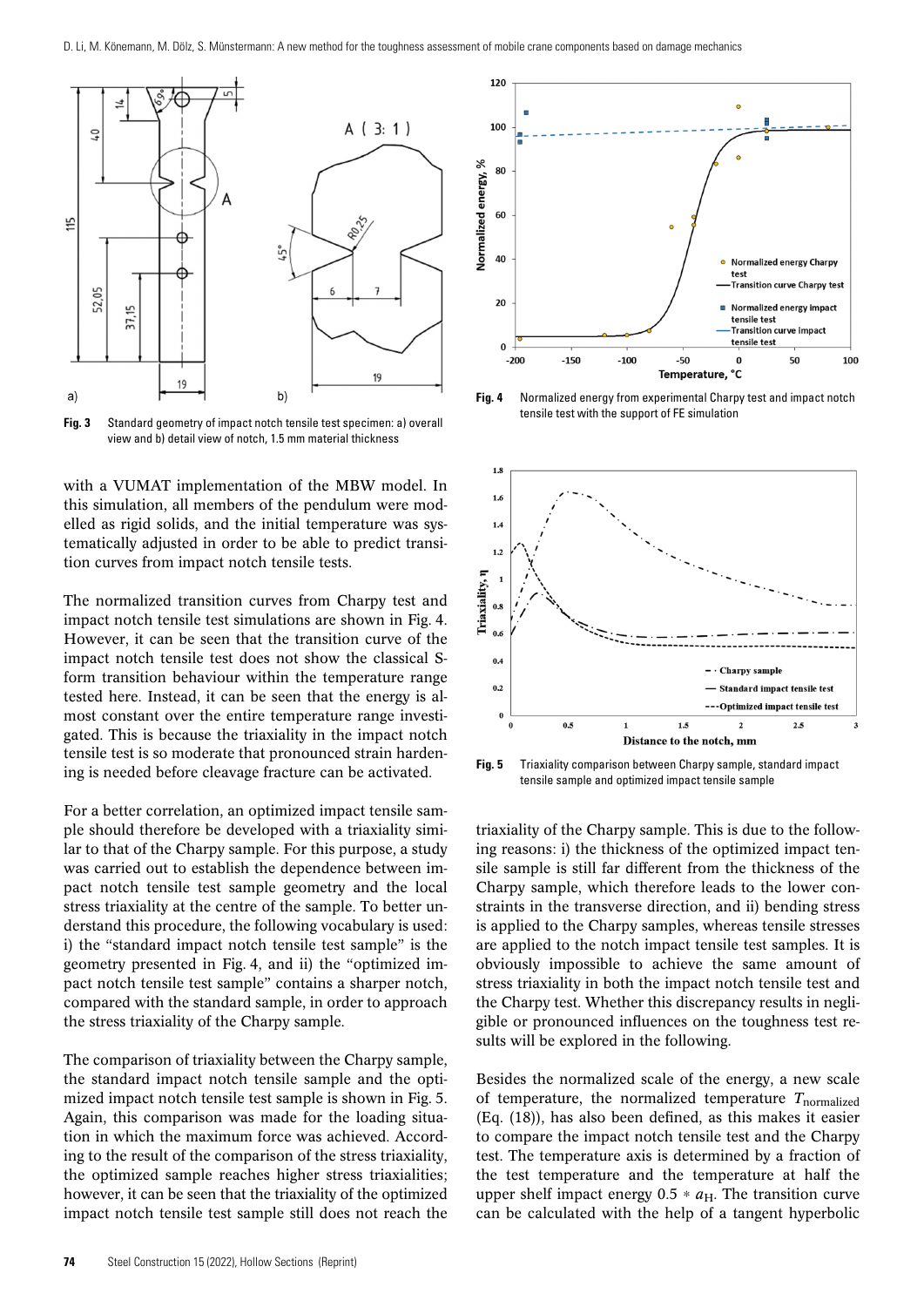**Tab. 5** Transition temperature and  $T_0$  values for Charpy Tests and impact tensile tests

| $T_{a_{\text{H}_{\gamma}}}$ Charpy $T_0$ Charpy |           | $T_{a_{H_2}}$ impact $T_0$ impact<br>tensile tensile |         |  |  |
|-------------------------------------------------|-----------|------------------------------------------------------|---------|--|--|
| $-45^{\circ}$ C                                 | $99.94\%$ | $-40^{\circ}$ C                                      | $100\%$ |  |  |

function, which reproduces the classical S-shaped transition curves. This is expressed in Eq. (19):

$$
T_{\text{normalized}} = \frac{T}{T_{\frac{a_{\text{H}}}{2}}} * 100\tag{18}
$$

$$
a_{\text{VH}} = A + B * \tanh\left(\frac{\frac{T}{T_{a_{\text{H}_{2}}} * 100 - T_{0}}}{C}\right), A - B > 0 \quad (19)
$$

Parameters *A* and *B* are constants needed to achieve a good fitting of the underlying experimental results. Furthermore, the ratio  $T_0$  is used to shift the normalized transition curves left and right on the temperature axis. Please note that it is not a temperature, instead a temperature ratio that assumes 100% when the transition temperature is reached. In the case of the transition curve of the notched bar impact test, the ratio was thus adjusted so that both types of test can be compared. The corresponding temperatures have to be entered in K. The values determined are shown in Tab. 5.

Ratio  $T_0$  can therefore be understood as a measure of the effect of stress triaxiality on the transition curve. The ratio increases when the stress triaxiality in the impact notch tensile test sample is much lower than that in the Charpy sample, and it will be nearly 100% when the stress triaxiality in both samples is almost identical.

Fig. 6 shows the correlation between the transition curves of the Charpy test and the impact notch tensile test. The optimized geometry of the impact notch tensile test sample was used in these investigations. A conventional S-shaped transition curve was predicted because the stress triaxiality increased significantly when the notch geometry was adjusted. It can be seen that  $T_{a_{1/2}}$  for the Charpy test is located at –45 °C, whereas  $T_{a_{\rm H}}$  for the impact notch tensile test is located at  $-40$  °C. From the comparison, it can be concluded that successful correlation of the two sample geometries is possible. With the support of the damage mechanics simulation, results of the impact notch tensile test can be translated accurately and successfully into results of the Charpy test. These findings are important because it proves that transition curves from impact notch tensile tests can be translated into conventional Charpy impact transition curves based on the parameter  $T_0$ , which is accessible to numerical damage mechanics simulations. Consequently, existing  $T_{27}$  re-



**Fig. 6** Correlation between the transition curves of Charpy tests and impact notch tensile tests

quirements can be translated into corresponding requirements expressed in terms of impact notch tensile test results. And vice versa: toughness properties determined in impact notch tensile tests can be translated into Charpy impact toughness values even in cases where the material is too thin for producing standard Charpy samples.

## **7 Conclusions**

A method has been proposed for the damage mechanicsbased derivation of toughness requirements of thin-walled structures possibly made from ultrahigh-strength steels. So far, only a simple example has been discussed which creates a link between standard Charpy testing and the newly proposed impact notch tensile test. Obviously, this link has been proved to be valid for material grade S355 only, because the impact notch tensile test machine is not yet able to withstand forces higher than 10 kN. This raises questions concerning the transferability of the methodology to ultrahigh-strength steels. Owing to the phenomenological character of the continuum mechanics-based damage model used in this study, this transferability is ensured as long as the underlying mechanisms (dislocation slip-based plasticity, void-controlled ductile fracture, Griffith-type cleavage fracture) are still present, which is definitely the case for ultrahigh-strength structural steels. However, once the impact notch tensile test is transferred to a 300 J Charpy hammer, the entire methodology will be validated for ultrahigh-strength steels as well.

The findings of this work indicate that with the support of damage mechanics models for the simulation of impact notch tensile tests, it is possible to determine the toughness requirement of thin-walled hollow structures. This ensures the successful transfer of the results from the Charpy test and the impact notch tensile test, which is important for toughness characterization in the mobile crane industry. The following conclusions can be drawn: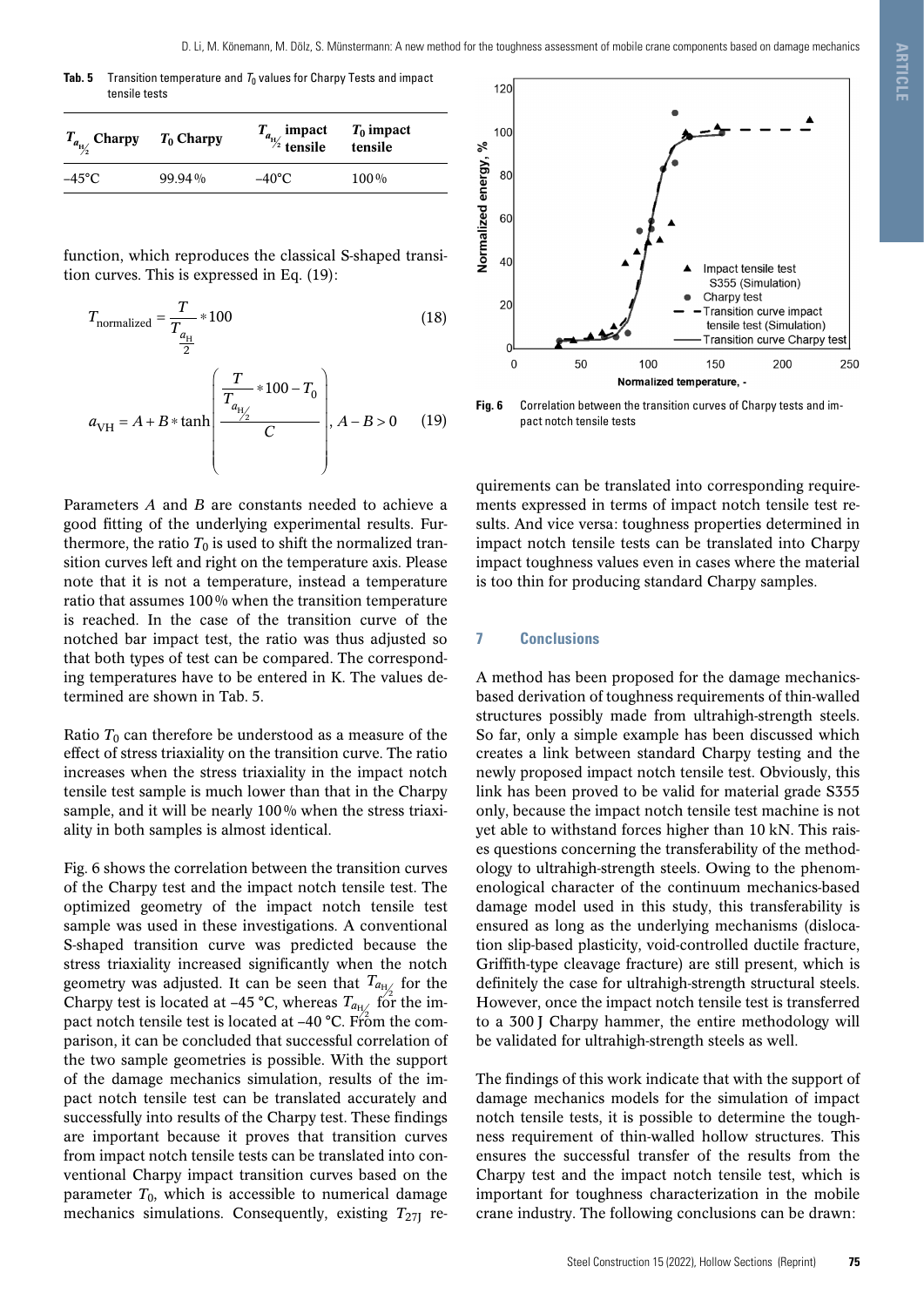- The impact notch tensile test is a new experimental technique for characterizing the toughness properties of structural materials.
- The effects of the stress state can lead to situations in which the microscopic mechanism is cleavage fracture, but high impact energy is still observed. This is based on the fact that pronounced strain hardening is required before the cleavage fracture stress can be reached.

#### **References**

- [1] Sedlacek, G.; Feldmann, M.; Kühn, B.; Tschickardt, D.; Höhler, S.; Müller, C.; Hensen, W.; Stranghöner, N.; Dahl, W.; Langenberg, P.; Münstermann, S.; Brozetti, J.; Raoul, J.; Pope, R.; Biljaard, F. (2008) *Material toughness and through thickness properties and other toughness oriented rules in EN 1993*: *Background document in support to the implementation, harmonization and further development of the Eurocodes*; Joint Report, Prepared under the JRC – ECCS.
- [2] Stranghöner, N.; Sedlacek, G.; Stötzel, G.; Dahl, W.; Langenberg, P. (1998) *The choice of steel material for steel bridges to avoid brittle fracture*. Journal of Constructional Steel Research 1, No. 46, pp. 56–58.
- [3] Sandström, R.; Langenberg, P.; Sieurin, H. (2004) *New brittle fracture model for the European pressure vessel standard*. International Journal of Pressure Vessels and Piping 81, No. 10–11, pp. 837–845.
- [4] Sieurin, H.; Sandström, R.; Langenberg, P. (2003) *Crack detection performance and other assumptions for implementation in a model for avoidance of brittle fracture in pressure vessel steels*. Proc. of 29th MPa Seminar, Stuttgart, 9–10 Oct 2003.
- [5] Pyttel, B.; Varfolomeyev, I.; Berger, C. (2007) *FKM-Richtlinie "Bruchmechanischer Festigkeitsnachweis für Maschinenbauteile"*. Mat.-wiss. u. Werkstofftech. 38, No. 5, pp. 387–397.
- [6] British Standard BS 7910:2019 (2019) *Guide to methods for assessing the acceptability of flaws in metallic structures*.
- [7] Wallin, K. (1991) *Statistical modeling of fracture in the ductile-to-brittle transition range*. Defect Assessment in Components, Fundamentals and Applications. Mechanical Engineering Publications, pp. 415–445.
- [8] ASME 1921-02 (2002) *Standard test method for determination of reference temperature T0 for ferritic steels in the transition range*. Annual Book of ASTM Standards ASTM, Philadelphia.
- [9] Besson, J. (2009) *Continuum models of ductile fracture*. International Journal of Damage Mechnics 19. No. 1, pp. 3–52.
- [10] Münstermann, S.; Lian, J.; Bleck, W. (2012) *Design of damage tolerance in high-strength steels* in: Int J Mat Res 103, pp. 755–764.
- [11] Gurson, A. L. (1977) *Continuum Theory of Ductile Rupture by Void Nucleation and Growth: Part I – Yield Criteria and*
- The framework presented allows conversion between Charpy impact toughness properties and impact notch tensile test properties. The main parameter to be considered is the temperature  $T_0$ , which shows a pronounced sensitivity to the stress triaxiality.
- In the future, the correlation should be established under the assumption of nominal properties. This will allow the toughness requirements to be defined in terms of new rules for material selection.

*Flow Rules for Porous Ductile Media*. J. Eng. Mater. Technol. 99, No. 1, pp. 2–15.

- [12] Tvergaard, V. (1981) *Influence of voids on shear band instabilities under plane-strain conditions*. Int J Fracture 17, pp. 389–407.
- [13] Tvergaard, V. (1982) *On localization in ductile materials containing spherical voids*.: Int J Fracture 18, pp. 237–252.
- [14] Needlemann, A.; Tvergaard, V. (1995) *Analysis of a brittleductile transition under dynamic shear loading*. International Journal of Solids and Structures 32, No. 17–18, pp. 2571–2590.
- [15] Johnson, G.; Cook, W. (1985) *Fracture characteristics of three metals subjected to various strains, strain rates, temperatures and pressures*. Eng Fract Mech 21, pp. 31–48.
- [16] Bai, Y.; Wierzbicki, T. (2008) *A new model of metal plasticity and fracture with pressure and Lode dependence*. International Journal of Plasticity 24, pp. 1071–1096.
- [17] Wu, B.; Vajragupta, N.; Lian, J.; Hangen, U.; Wechsuwanmanee, P.; Münstermann, S. (2017) *Prediction of plasticity and damage initiation behaviour of C45E*+ *N steel by micromechanical modelling*. Materials & Design 121, pp. 154–166,
- [18] Lian, J.; Sharaf, M.; Archie, F.; Münstermann, S. (2012) *A hybrid approach for modelling of plasticity and failure behavior of advanced high-strength steel sheets*. International Journal of Damage Mechanics 22, No. 2, pp. 188–218.
- [19] Pütz, F.; Shen, F.; Könemann, M.; Münstermann, S. (2020) *The differences of damage initiation and accumulation of DP steels: a numerical and experimental analysis*. International Journal of Fracture 226, pp. 1–15.
- [20] Liu, W.; Lian, J.; Münstermann, S.; Zeng, C.; Fang, X. (2020) *Prediction of crack formation in the progressive folding of square tubes during dynamic axial crushing*. International Journal of Mechanical Sciences 176, article No. 105534.
- [21] He, J.; Lian, J.; Golisch, G.; Jie, X.; Münstermann, S. (2017) *A generalized Orowan model for cleavage fracture*. Engineering fracture mechanics 186, pp. 105–118.
- [22] He, J.; Lian, J.; Golsich, G.; He, A.; Di, Y.; Münstermann, S. (2017) *Investigation on micromechanism and stress state effects on cleavage fracture of ferritic-pearlitic steel at-196 degrees C*. Materials Science and Engineering A – Structural Material Properties, Microstructure and Processing 686, pp. 134–141.